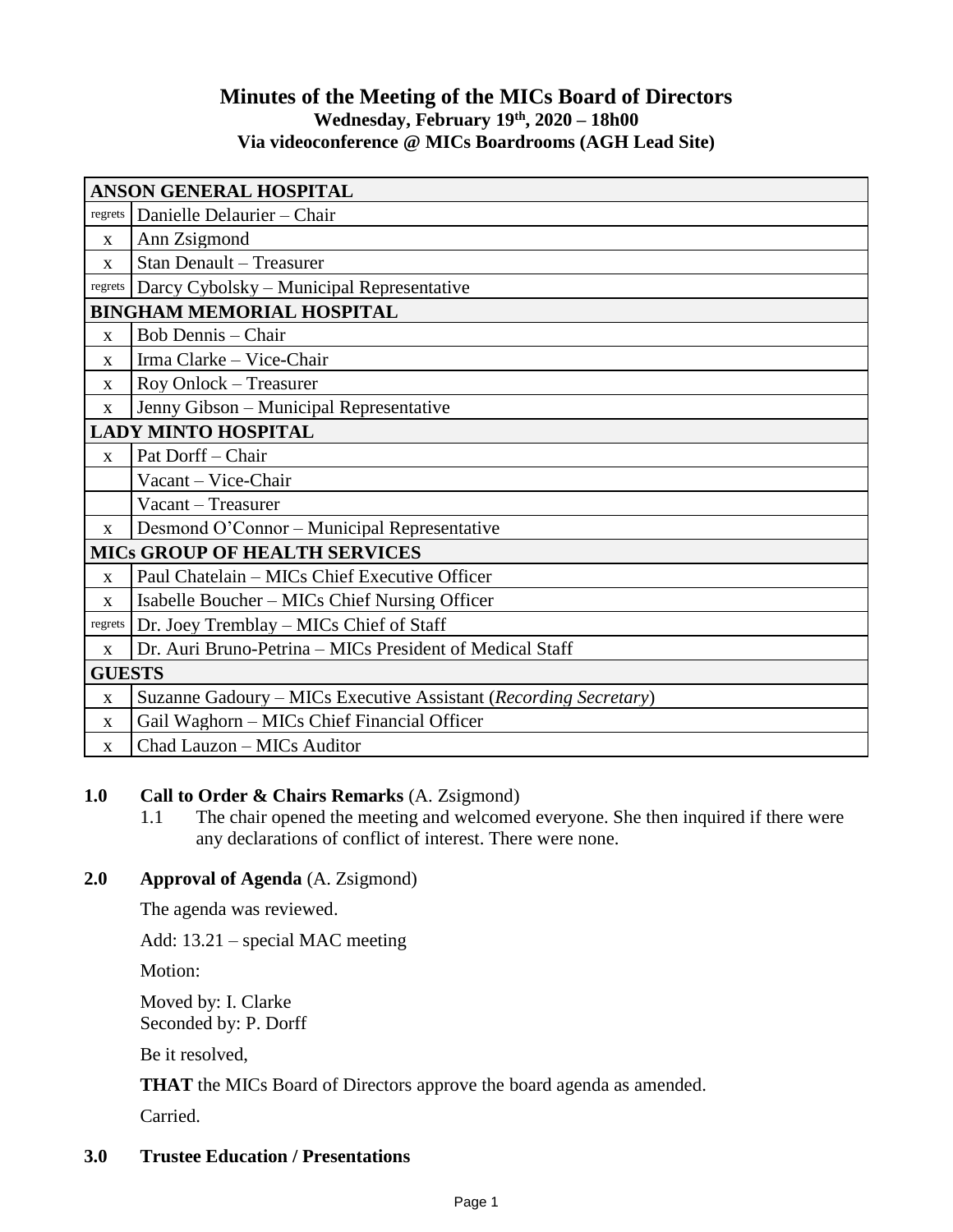- 3.1 ONE Governance P. Chatelain
	- Paul presented a few slides from the ONE Governance presentation prepared by Healthtech Consultants DDO Health Law: Shared Services Model, Governance, Operating Model, Cost Sharing and Next Steps as part of the ongoing education on the ONE Governance system
	- Board members asked many questions and required clarification on many issues
	- A separate education will be scheduled later on to allow further discussion

## **4.0 Approval of Minutes (A. Zsigmond)**

4.1 Minutes of the MICs Board of Directors meeting held January 22<sup>nd</sup>, 2020 were provided for information.

Motion:

Moved by: B. Dennis Seconded by: P. Dorff

Be it resolved,

**THAT** the MICs Board of Directors approve the minutes of the meeting held January  $22<sup>nd</sup>$ , 2020 as presented.

Carried.

## **5.0 Follow-Up Items**

- 5.1 Review of the 2020-2021 Board Work Plan
	- The Board Work Plan was reviewed for the month of February.
	- Nominating committee met this month; interviewed one candidate for the LMH board
	- The Board Ad Hoc Committee met on Feb.  $4<sup>th</sup>$  to review by-laws and board policies; no amendments or revisions were required

## **6.0 MICs Finance**

- 6.1 Approval of the 2019 Audited Financial Statements C. Lauzon
	- The draft Audited Financial Statements were provided for information; they consist of the Statement of financial position as at March  $31<sup>st</sup>$ , 2019, the statements of operations, changes in net assets and cash flows for the year then ended and notes to the financial statements including a summary of significant accounting policies.
	- Board members were invited to ask questions.

Motion:

Moved by: P. Dorff Seconded by: R. Onlock

Be it resolved,

**THAT** the MICs Board of Directors approve the 2019 Audited Financial Statements for Bingham Memorial Hospital, Anson General Hospital and Lady Minto Hospital as presented.

Carried.

- 6.2 December 2019 Operating Statements G. Waghorn
	- Chief Financial Officer gave a detailed update of the financial statements for all sites
	- All three hospitals reported a surplus this reporting period; there have not been any big new trends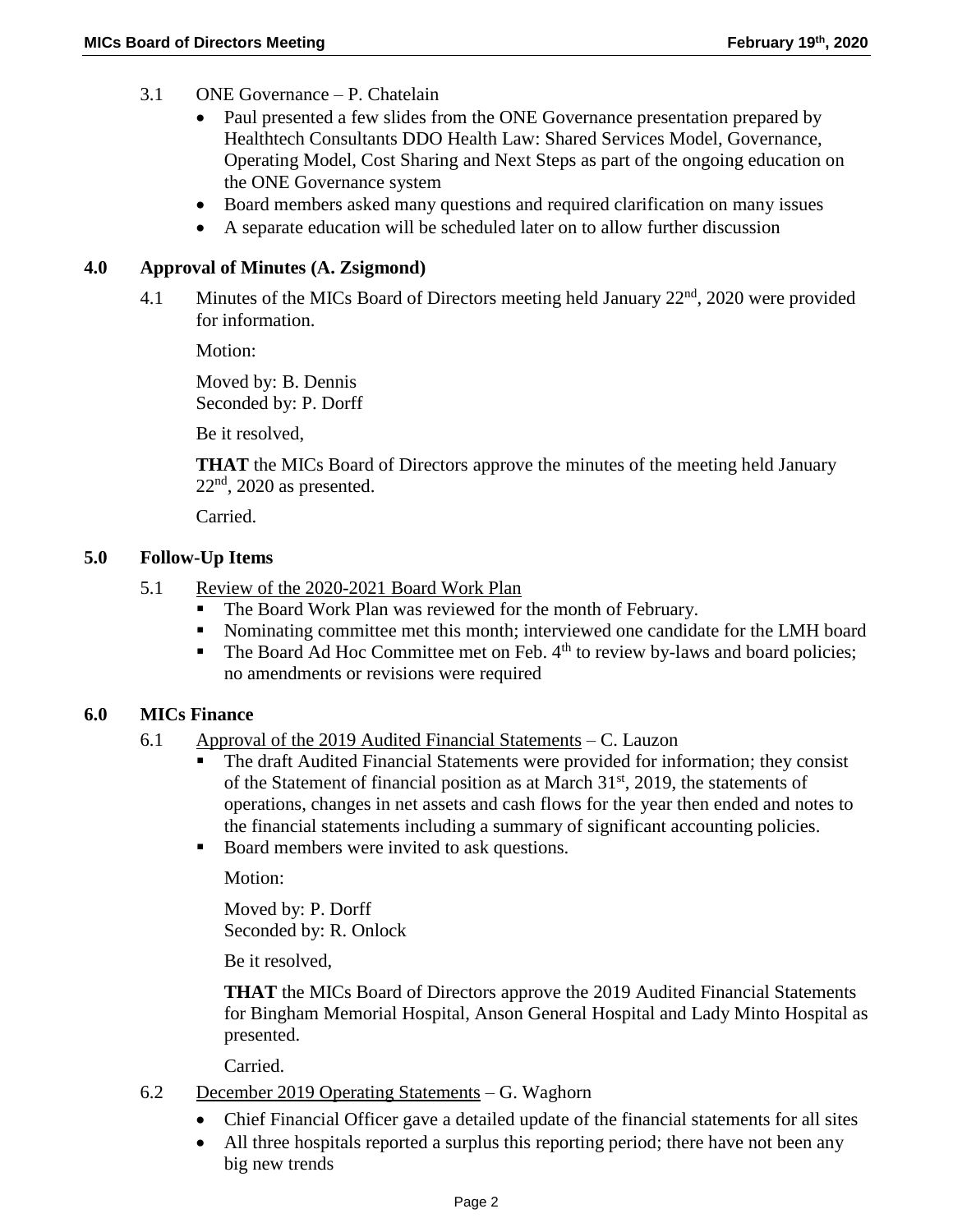# **BMH:**

- Q3 is a reporting period with the ministry of health
- Hospital operating at a surplus of \$205,025 at the end of December; total margin was 3.45%; hospital yearend surplus forecast of \$385,000 was submitted to the ministry of health; received increase of \$63,200 in base funding (1%) for this fiscal year; \$63,000 in one-time funding and \$41,000 of transformation funding was recognized into income; OHIP and other patient revenue were over budget by \$21,560; differential and co-payment revenue over budget by \$39,126; operating expenses were \$233,799 under budget; budgeted expenditures were \$6 million; salaries were \$56,922 under budget; overtime costs were \$226,443; total sick time costs were \$70,561; orientation costs were \$24,654; benefit costs were running at 27.7% of salaries; other supplies and expenses were \$47,654 under budget in aggregate; medical supplies were under budget by \$19,000; drugs were under budget by \$33,000 relating to activity and acuity; strong balance sheet; current ratio is 3.85
- Capital Budget: capital requested for 2019-2020 \$1,183,466 with an actual cost of \$305,181; big ticket items are in maintenance

# **AGH:**

- Focus is on where were going moving forward
- Hospital operating at a surplus of \$64,722 at the end of December; total margin was (-3.25)%; hospital yearend surplus forecast of \$36,000 was submitted to the ministry of health; over budget in revenue by \$295,000; received increase of \$83,800 in base funding (1%) for this fiscal year; \$84,000 in one-time funding and \$85,861 of transformational funding into operating revenue to offset non urgent patient transportation costs; shared lab service model between BMH and AGH netted a revenue recovery of \$56,523; OHIP and other patient revenue were under budget by \$25,000; differential and co-payment revenue over budget by \$34,986; operating expenses were \$29,834 under budget; budgeted expenditures were \$7.303 million; salaries were \$102,367 under budget; overtime costs were \$242,601; total sick time costs were \$94,298; orientation costs were \$33,764; benefit costs were running at 29% of salaries; other supplies and expenses were \$41,838 over budget; current ratio is (1.56); small amount of debt (1.46%)
- Capital Budget: capital requested for 2019-2020 \$1,493,976 with an actual cost of \$572,389; most of major spending is in maintenance and infrastructure

## **SCM:**

- Long-term-care home operating at a deficit of (\$549,553) at the end of December
- Total operating revenue: \$3,866,354
- Total operating expenses: \$2,743,446

## **LMH:**

 Hospital operating at a surplus of \$207,756 at the end of December; total margin was 1.89.%; hospital yearend surplus forecast of \$508,625 was submitted to the ministry of health; over budget in revenue by \$166,444; received increase of \$108,300 in base funding (1%) for this fiscal year; \$108,000 in one-time funding and \$93,444 of transformational funding into operating revenue to offset non urgent patient transportation costs; OHIP and other patient revenue were over budget by \$27,000; operating expenses were \$112,180 under budget; budgeted expenditures were \$10.8 million; salaries were \$289,955 under budget; overtime costs were \$426,384; total sick time costs were \$121,222; benefit costs were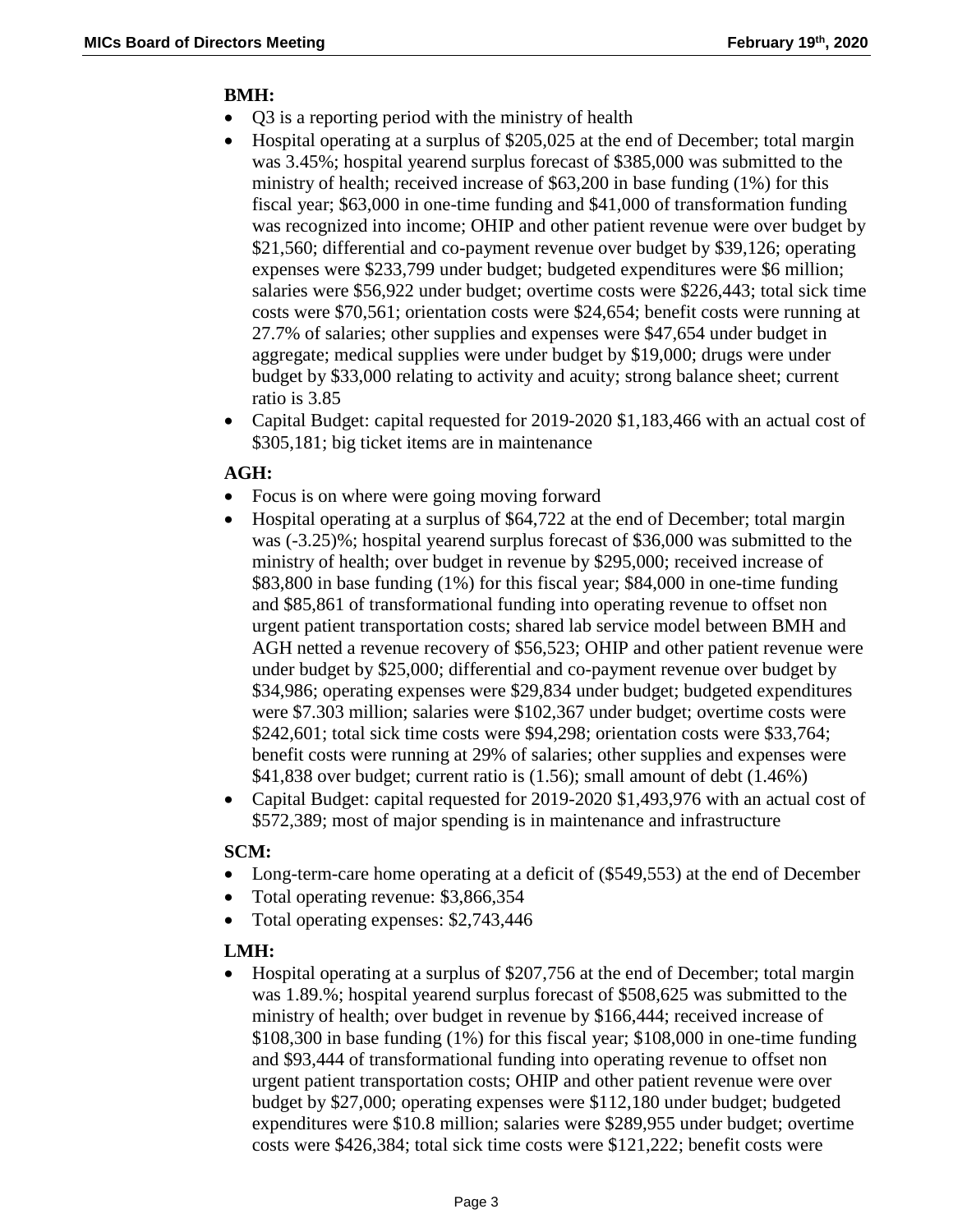running at 29% of salaries; other supplies and expenses were \$79,881 under budget; current ratio is 3.90; received an estate donation which increased revenue; incurred overtime and sick time; still in strong financial position

• Capital Budget: capital requested for 2019-2020 \$3,704,906 with an actual cost of \$1,480,879; some of the larger projects will be carried over to the 2020-2021 fiscal year

## **VM:**

- Long-term-care home operating at a deficit of (\$109,932) at the end of December
- Total revenues: \$2,035,838
- Total operating expenses: \$1,433,104

Motion to approve December 2019 Operating Statements

Moved by: I. Clarke Seconded by: D. O'Connor Be it resolved,

**THAT**, the MICs Board of Directors approve the December 2019 Financial Statements for Bingham Memorial Hospital, Anson General Hospital, South Centennial Manor, Lady Minto Hospital and Villa Minto as presented. Carried.

- 6.3 Investments G. Waghorn
	- The current statement was provided for information
	- 18Asset Management will be doing a presentation on investments at the May board meeting

## **7.0 Presentations/Reports** (A. Zsigmond)

- 7.1 Chief Executive Officer Report: (P. Chatelain)
	- The report was provided for information.
	- The CEO provided the following overview:
		- o We have preliminary operating statements for a 96-bed home. Due to the wage parity, the operations still remain in a deficit. The application deadline to apply for beds has been extended to March 31, 2020. If we are to apply for more beds, we need to complete another application with letters of support.
		- o The OHA has been meeting with the Ministry advocating for a 4% increase to all hospitals. This is primarily due to wage increases, inflation, growth, etc. The Ontario Budget will be tabled sometime in March 2020.
		- o Our Infection Control Officer has been working diligently with the Ministry of Health, Public Health and other agencies on the COVID-19 (corona virus). While we are at very low risk, she has been providing education, ordering supplies, etc. in preparation.
		- o Phase II of the LMH Lab renovations will begin in February. AGH Lab renovations have now begun.
		- o The SCM Curling Bonspiel raised over \$10K. The Musical Showcase is the next fundraiser on March 28, 2020.
	- Board Members were invited to ask questions.
- 7.2 Chief Nursing Officer Report: (I. Boucher)
	- CNO is working at completing quality improvement plan; draft narrative has been drafted; meeting with LTC DOC to review LTC QIP
	- New pharmacy is being supported by Northwest team in orientation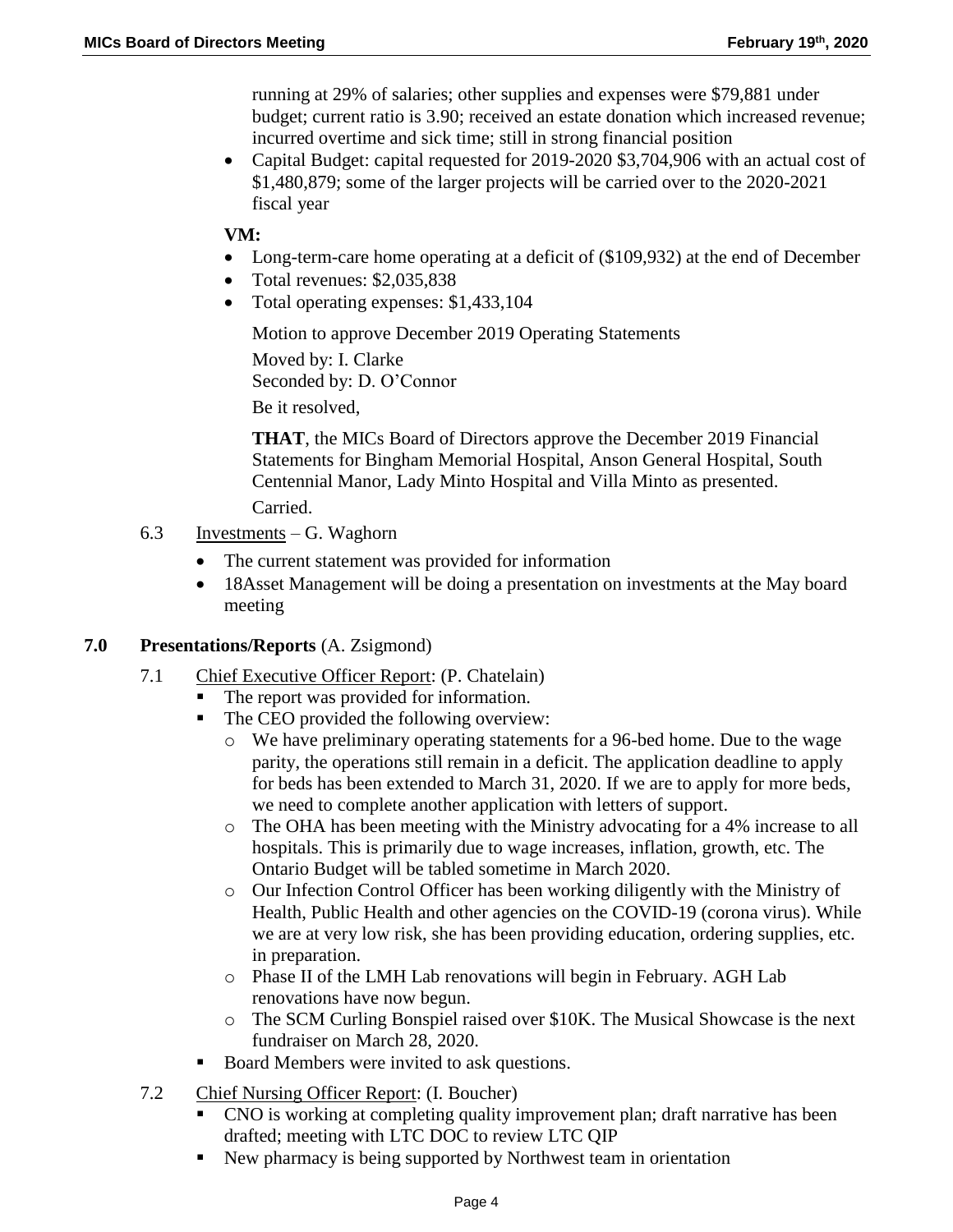- Successfully recruited a patient care manager for AGH/BMH; might not be arriving before late summer; have an interim plan in place
- The CNO reported on the following items:

## **Emergency Department**

- o Reporting period is Q2 (June to Sept 2019)
- o Total emergency visits have decreased

# **CTAS levels 4 & 5 (non-urgent/less urgent)**

o CTAS level 4 are the most we are seeing in our emergency rooms

## **ED Wait Times Q2**

o Provincial target is 4 hours; we are well below this target except for one instance at AGH

## **Length of stay in emergency for high urgency patients not admitted to hospital**

o Provincial target is 8 hours: our numbers are a little bit higher; there are multiple factors to account for this; many larger hospitals' wait times are much higher

## **Length of stay in emergency for all patients admitted to hospital**

o Provincial target is 8 hours; we exceed this target; sometimes it's waiting for a bed; delay due to a higher emergency; overall, we do a good job.

## **Emergency department survey**

o Spike for AGH in response rates: implemented a different method of administering the survey by handing them out to certain individuals instead of everyone

## **Client experience survey**

o Changed from iPad to hard copy; this was embedded in the patient's chart at discharge

## **Client experience inpatient scorecard**

- o Response rates of discharges were provided for each site.
- Board members were invited to ask questions.

## **8.0 Medical Staff** (Dr. S. Tremblay)

- 8.1 Chief of Staff Report:
	- Dr. Tremblay was not present and could not provide an update o deferred
- 8.2 Medical Advisory Committee Minutes
	- The minutes of the MAC meetings held October  $16<sup>th</sup>$  and November  $20<sup>th</sup>$ , 2019 were provided for information.

## **9.0 LHIN / MOHLTC Business** (P. Chatelain)

- 9.1 Letter to K. Fyfe re ONE Funding
	- CEOs from some of the Network 13 hospitals wrote to the LHIN to go on record that the hospitals can't afford the ONE/Expanse and to ask for help with funding
- 9.2 Hospital Service Accountability Agreement
	- The OHA sent a notice to all hospitals advising that there have been minor amendments made to the HSAAs
	- Hospitals will be receiving communications soon advising of the HSAA extensions
- **10.0 MICs Quality Committee** (I. Boucher)
	- 10.1 **Quality Committee Minutes**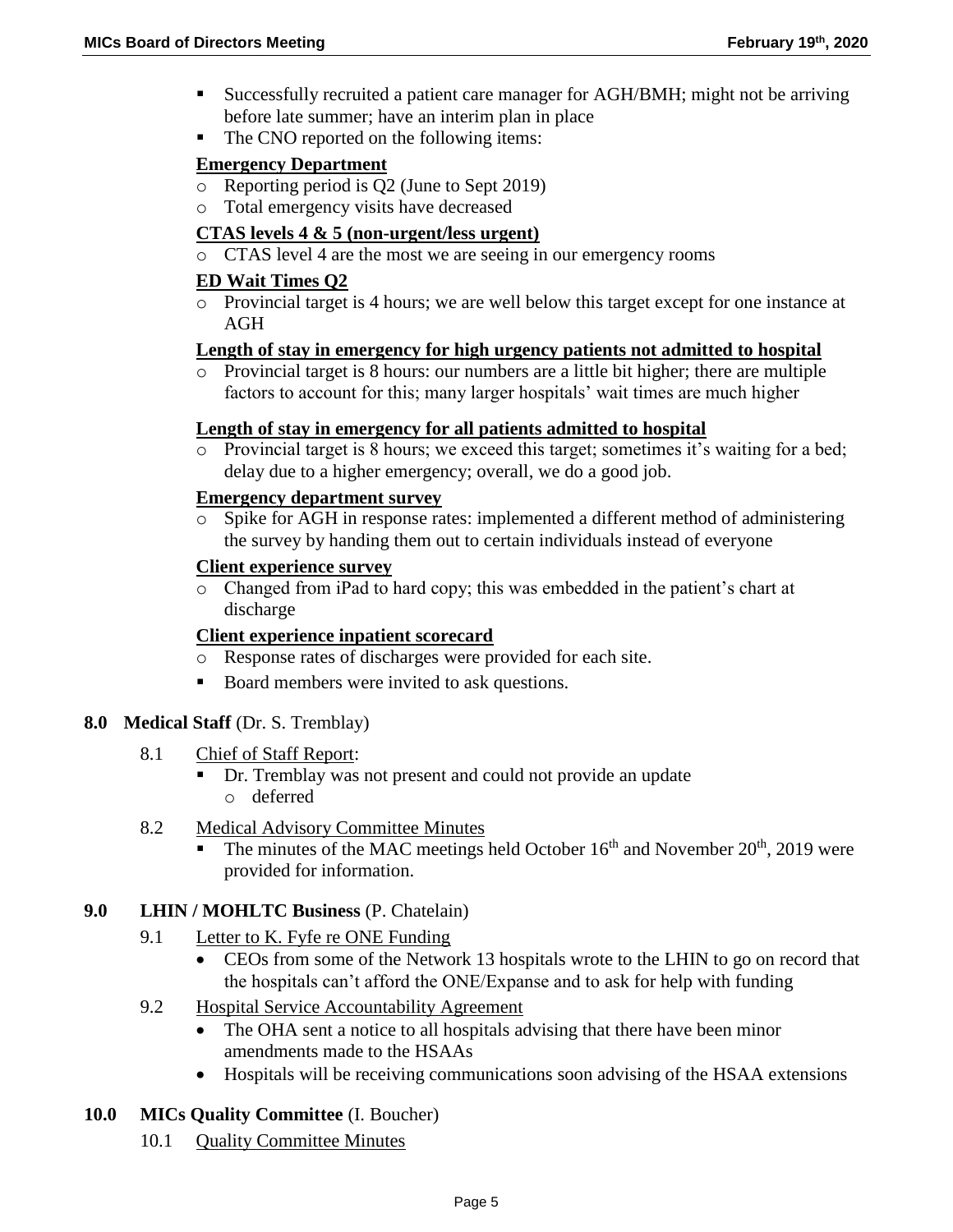- The minutes of the Quality meeting held September  $12<sup>th</sup>$ , 2019 were provided for information.
- **11.0 Site Business** (A. Zsigmond)
	- 11.1 Anson General Hospital:  $\blacksquare$  N/A
	- 11.2 Bingham Memorial Hospital:  $\blacksquare$  N/A
	- 11.3 Lady Minto Hospital:
		- $N/A$

## **12.0 Partnership Business** (Bob Dennis)

- 12.1 January 2020 Board Effectiveness Survey Results 11 out of 11 surveys were submitted.
- 12.2 February Board Effectiveness Survey **The survey was emailed via Survey Monkey.**
- 12.3 Rural and Northern Healthcare Conference P. Chatelain
	- Annual conference with two parts: conference and workshop
	- Board members were asked to contact the E.A. if interested in attending
- 12.4 Orientation Manual Table of Contents P. Chatelain
	- The document was provided for information
	- The Ad Hoc Committee asked to have the rest of the board members review the list and provide feedback

## **13.0 In Camera**

13.1 Motion to go in camera

Moved by: I. Clarke Seconded by: R. Onlock

- 13.2 Discussion regarding catchments areas for all three communities
- 13.21 Special Meeting of the Medical Advisory Committee
- 13.3 Motion to go out of camera

Moved by: R. Onlock Seconded by: J. Gibson

- **14.0 MICs News** (A. Zsigmond)
	- February 2020 MICs Newsletter was provided for information.

## **15.0 Next Meeting Date** (A. Zsigmond)

• Wednesday, March  $25<sup>th</sup>$ , 2020 at 6:00 p.m. (LMH Lead Site)

## **16.0 Upcoming Meeting Dates**

As per agenda.

## **17.0 Adjournment** (A. Zsigmond)

• There being no further business, the meeting adjourned at 8:33 p.m.